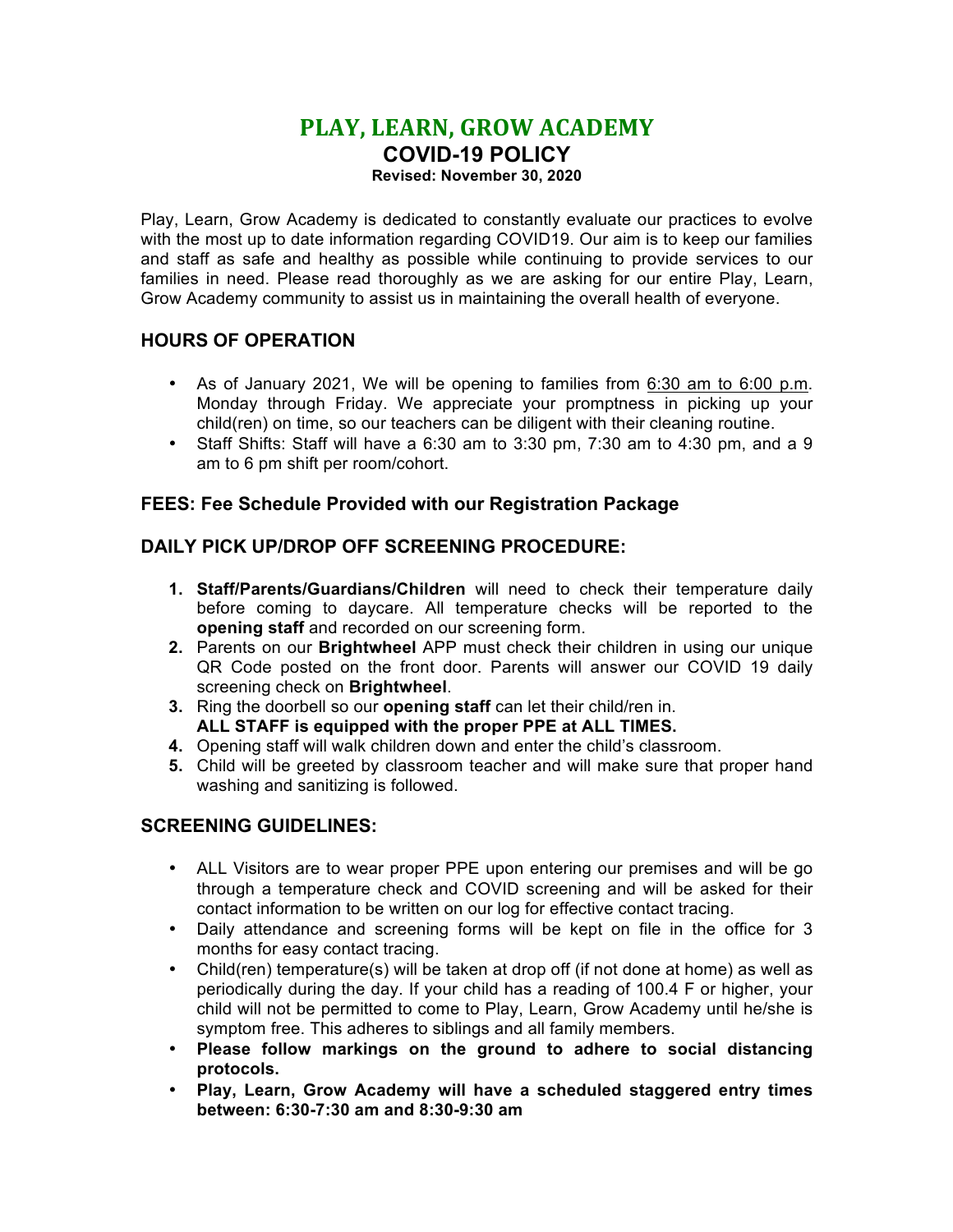• **Stroller Storage: Strollers will be disinfected by our screening staff and will be stored in the space allotted at the bottom of the stairs.**

## **FACE COVERINGS:**

- To protect our health and safety, all students, staff and visitors will be required to wear masks in the centre.
- **Staff** are required to wear Level 1 or 2 medical masks at all times when indoors, and outdoors when unable to maintain a physical distance of two metres. *(Level 1 and 2 medical masks provide low to moderate barrier protection from aerosols, sprays and fluids, and are appropriate for general use)*
- **School visitors**, including **parents/guardians**, are required to wear a mask/face covering when indoors and outdoors on school property, such as during pick-up and drop-off.
- **Children are NOT required but encouraged to** wear non-medical masks or face coverings while at the centre.

### **Exemptions from Mask Wearing**

- Some children, staff and visitors will be exempt from wearing masks in our centre.
- **Parents, staff, and children must therefore expect that there will be individuals in the centre who will not be wearing masks because they qualify for an exemption.**

## **SCREENING QUESTIONS:**

- HAVE YOU BEEN IN CLOSE CONTACT WITH ANYONE WITH RESPIRATORY OR GASTROINTESTINAL SYMPTOMS OR HAS BEEN TESTED POSITIVE FOR COVID-19?

- Have you taken any fever reducing medication in the past 24 hours?
- Do you have any signs or symptoms of respiratory infection, such as runny nose (not from environmental allergies), cough, shortness of breath, sore throat, or fever?
- Do you or any person in the household have any signs or symptoms of gastroenteritis, such as vomiting and/or diarrhea?
- Anyone travelled outside of Canada in the last 14 days?
- Staff are to wear masks during drop off/pick up, during washroom routines, and when serving food in the centre.
- Provisions for special needs services will continue.
- Parents may schedule a video or telephone interview with staff if any concerns arise.

## **IF SICK- STAY AT HOME**

**ALL CHILDREN AND STAFF THAT ARE ILL WITH FEVER OR COLD-LIKE SYMPTOMS OR VOMITING AND/OR DIARRHEA NEED TO STAY HOME OR GET TESTED FOR COVID-19. IF TEST COMES BACK NEGATIVE, CHILDREN AND STAFF ARE PERMITTED TO RETURN ONCE 24 HOURS SYMPTOM FREE. Staff and parents/guardians are encouraged to use the Ministry of Health https://covid-**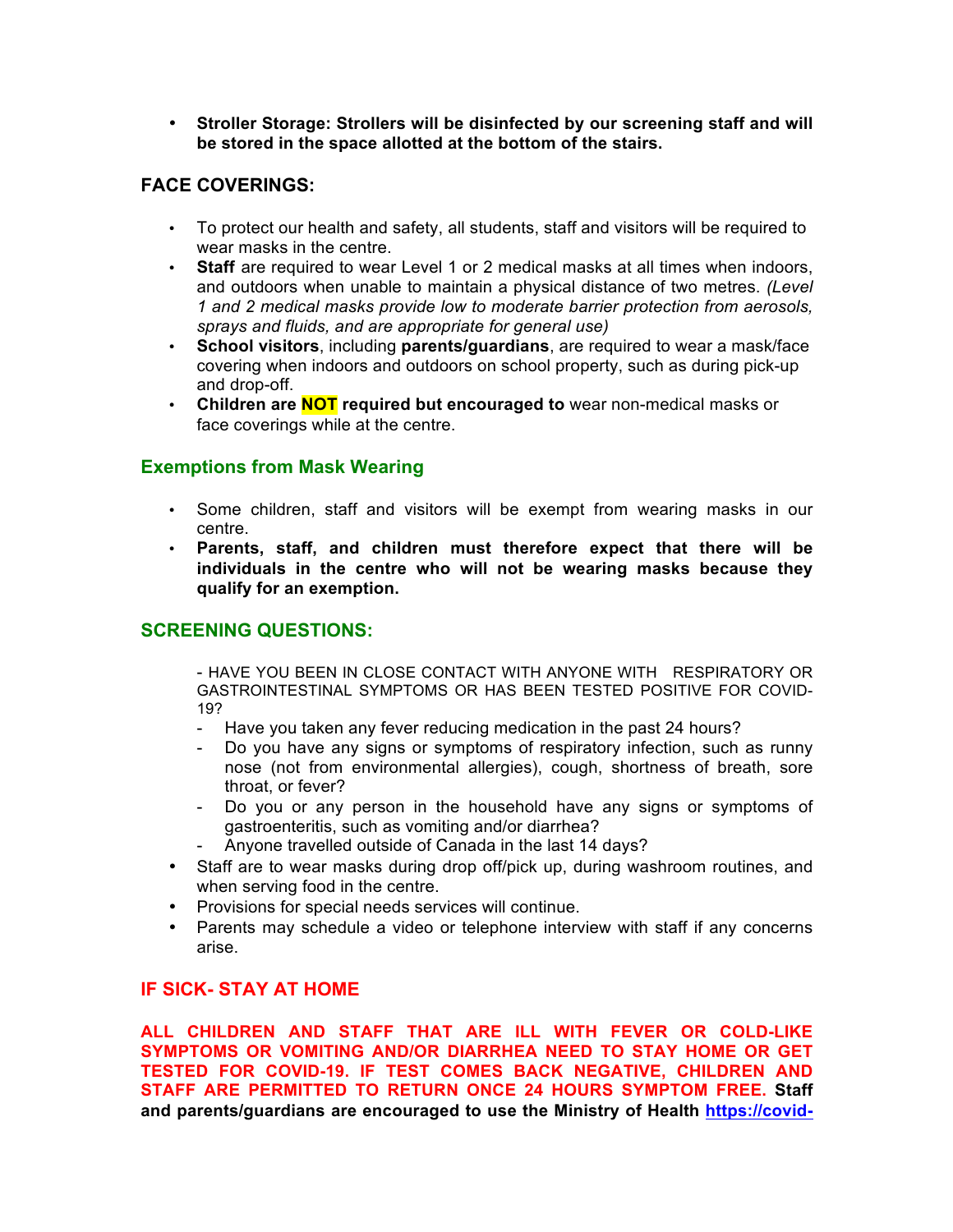**19.ontario.ca/self-assessment/ to determine if their or their child's symptoms may be related to COVID-19.**

#### **USE SCREENING TOOL FOR STAFF/CHILDREN FROM SMDHU LOCATED IN COVID BINDER.**

## **ISOLATION/EXCLUSION**

- **Children and staff who start to show symptoms of COVID-19 will be promptly separated from others and will be sent home immediately.**
- **If the centre has a confirmed case of COVID-19; Parents/Guardians and staff will be informed immediately.**
- **Play, Learn, Grow Academy will report and follow further instructions from the SMDHU and MEDU as a serious occurrence.**

## **SMDHU: (705) 721.7520 MEDU: Serious Occurrence Efax completed Initial Notification Report within 24 hours to MEDU at (705) 812.5396**

## **SERIOUS OCCURRENCE REPORTING**

- Child care centre have a duty to report confirmed cases of COVID-19 under the *Health Protection and Promotion Act*. Play, Learn, Grow Academy will contact their local public health unit to report a child/staff confirmed to have COVID-19. The local public health unit will provide specific advice on what control measures should be implemented to prevent the potential spread and how to monitor for other possible infected staff members and children.
- Where a child/staff has been tested and confirmed case of COVID-19, Play, Learn, Grow Academy must report this to the ministry as a serious occurrence.
- It is deemed an **OUTBREAK** when two or more laboratory-confirmed COVID-19 cases in children, staff, or other visitors with an epidemiological link, where at least one case could have been infected in the child care setting.
- Play, Learn, Grow Academy is required to post the serious occurrence notification form as required under the CCEYA, unless local public health advises otherwise.

## **WITHIN THE CLASSROOM AND CENTRE**

- For the purposes of this document, a cohort is defined as a group of children and the staff members assigned to them, who stay together throughout the duration of the program for minimum 7 days.
- Maximum capacity rules do not apply to Special Needs Resource staff on site.
- Each cohort will stay together throughout the day and are not permitted to mix with other cohorts.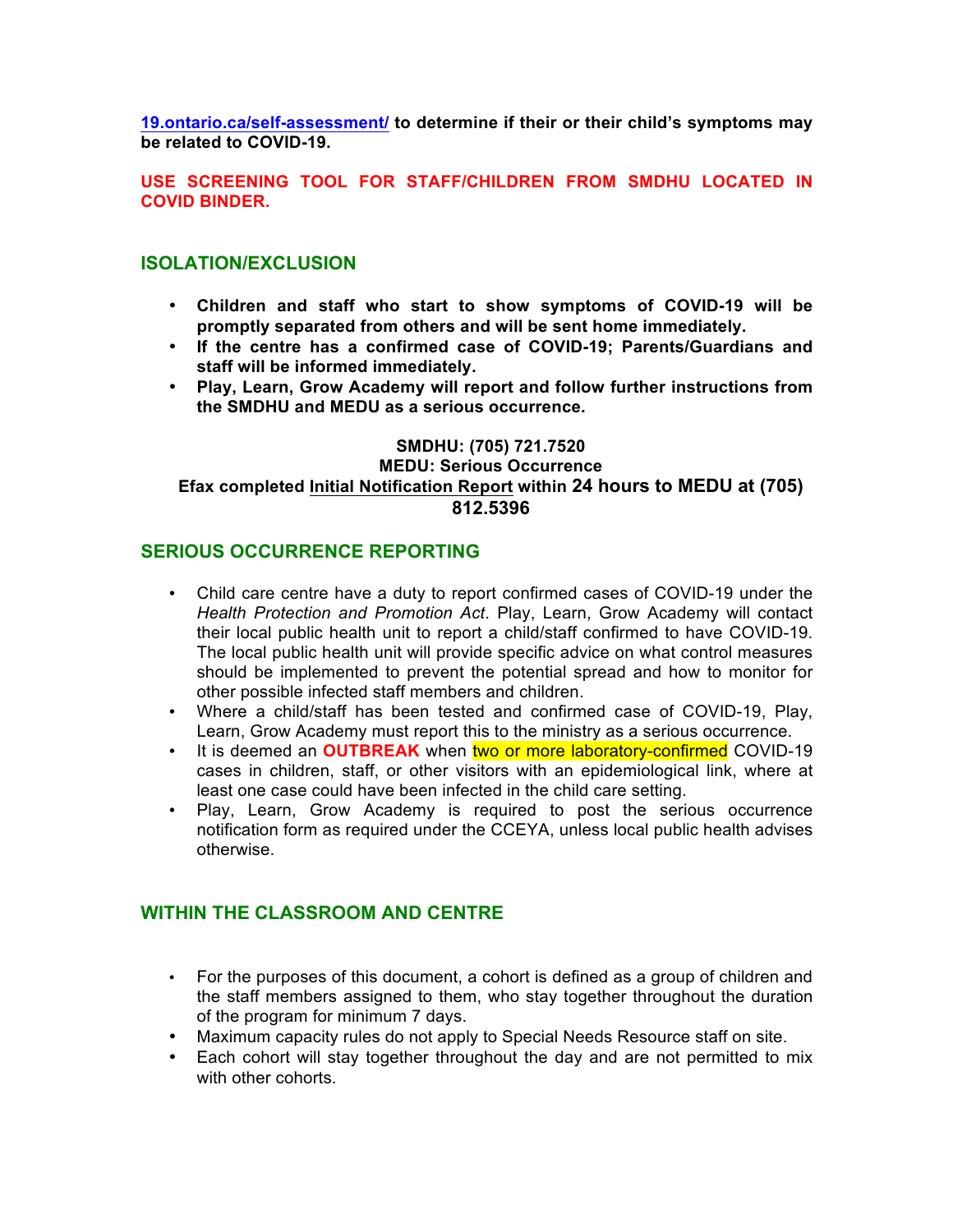- Cancellation of Tours and Enrichment activities to reduce visitors within the centre.
- Outdoor exploration at on-site playground, walks restricted outside of Play, Learn, Grow Academy
- Consistent Communication: Signs posted, **Brightwheel** and Email updates
- Respiratory etiquette and "hands to yourself" policy will be reinforced.
- Teachers will be serving meals to children. Hot Lunches will still be catered by Wholesome Kids Catering. NO "FOOD OR DRINK SHARING" WILL BE REINFORCED.
- Centre cots will be labeled with each child's name and will be disinfected every after use.
- Cots will be positioned head to toe and 2 ft. apart.
- Children's water bottles are to be properly labeled, left at the centre to be washed and sanitized everyday.
- Removal of soft toys in classrooms, only hard toys/surfaces will remain.
- Eliminate sensory bins, play dough, and play slime in the classrooms.
- We prohibit of ANY toys or books coming from home everyday.
- Children will be advised and reminded to not touch their faces.
- Each classroom is equipped with a portable sink to practice proper hand washing and access to hand sanitizers.
- Staff members assigned to hourly disinfect high-touched areas within the centre including but not limited to:
	- o Door Handles
	- o Cabinet Handles
	- o Handle Bars
	- o Doors and Windows
	- o Light Switches
	- o Washroom Sinks
	- o Toilet Handles
	- o Cubbies
- Additional deep cleaning in kitchen
- Mail, Packages and deliveries to be disinfected before entering the centre
- Regular disinfecting of playground toys
- Mouthed toys will be cleaned and disinfected immediately.
- Avoid bringing children's things back and forth to the centre. Personal belongings should be limited to ONLY extra clothing, diaper/wipes/cream supply.
- All disinfectant and sanitizers will be properly labeled and kept out of children's reach.

# **STAFFING**

- Staff training will be provided to all child care staff on the health, safety and other operational measures; plus any additional local requirements
- Staff will only work at one location and cohort.
- Supervisors and/or designates will limit their movement between rooms, doing so when absolutely necessary.
- Supply/replacement staff will be assigned to specific cohorts.